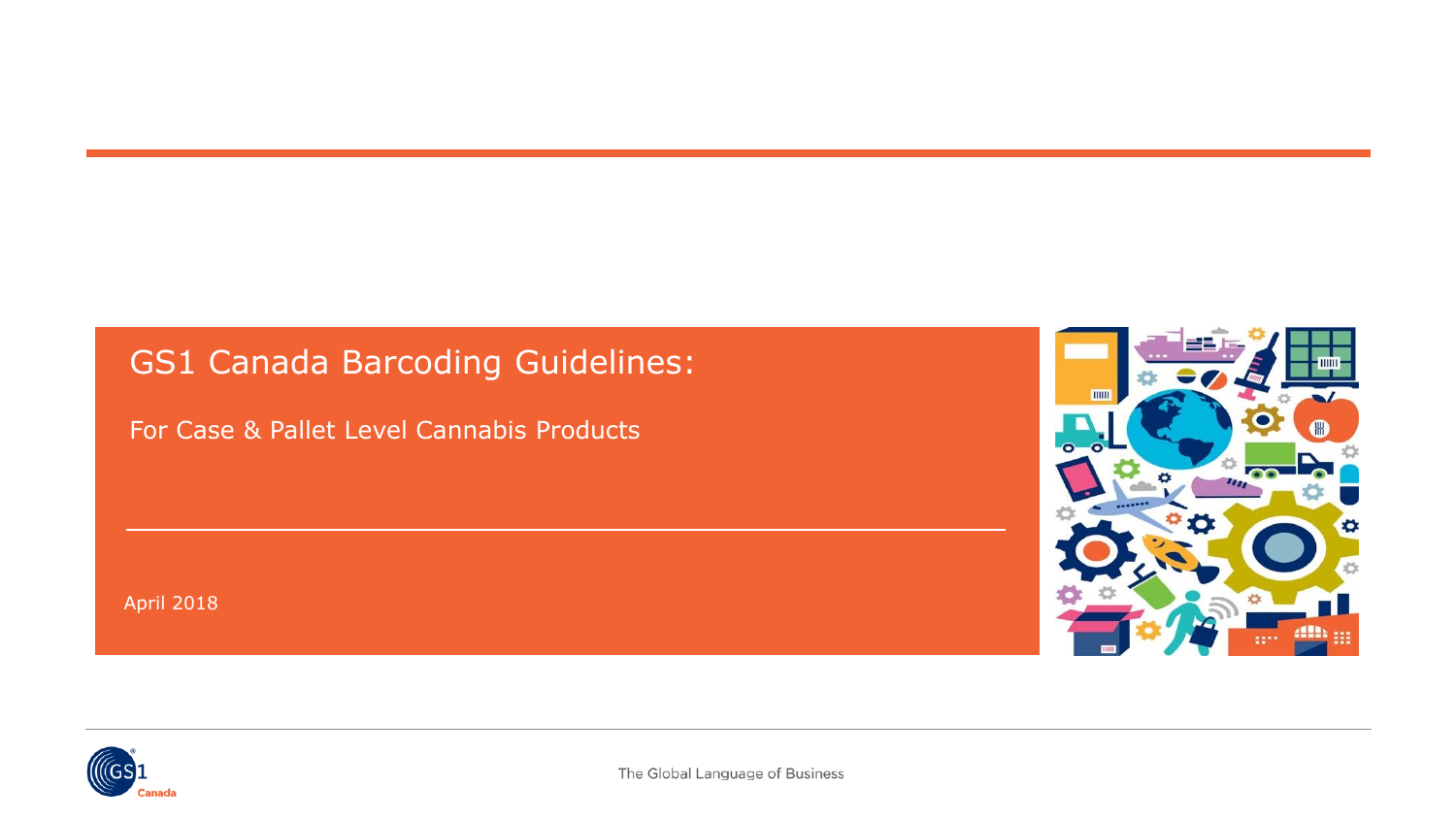

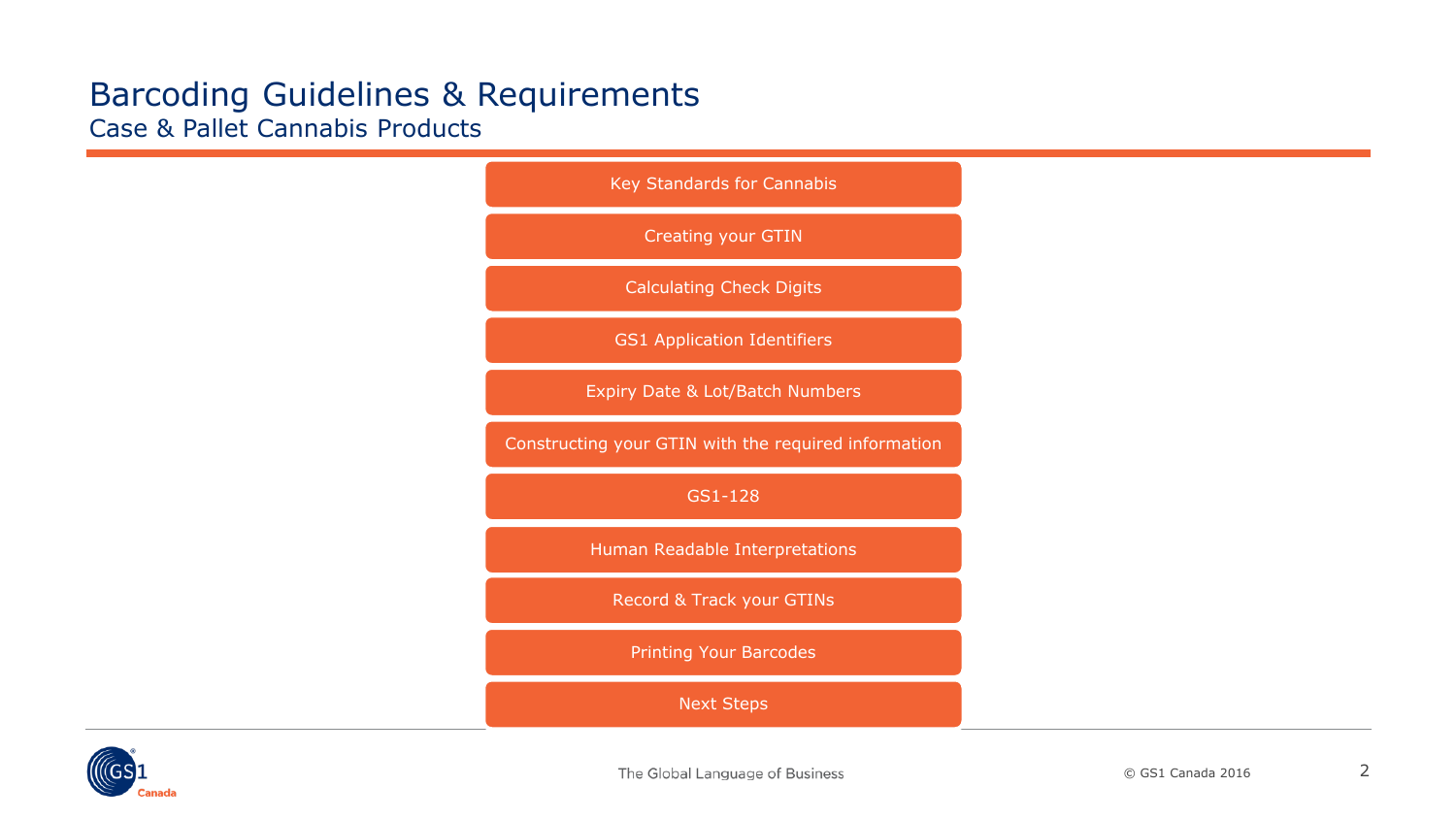The information contained within GTINs and other GS1 identifiers are based on global standards. GS1 barcodes are the only globally recognized barcode. Using global standards means your GS1 barcodes can be used all over the world, across multiple sectors and industries.

#### **More than 6 billion GS1 barcodes**

are scanned around the world every day



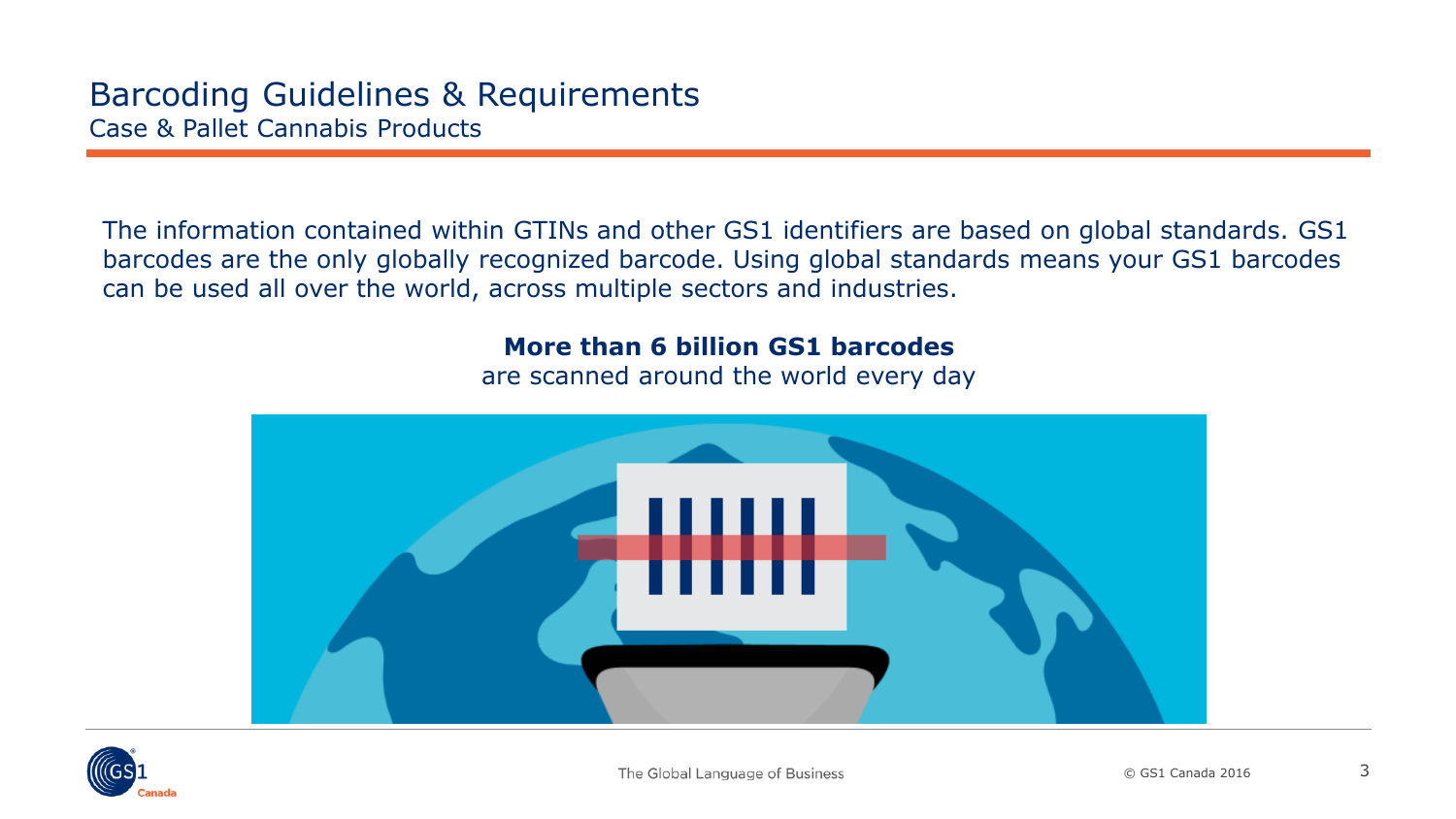## <span id="page-3-0"></span>Key Standards for Barcoding Cannabis

All Cannabis suppliers must go through **[GS1](https://www.gs1.org/)** to secure their barcode prefix and GTINs. They must provide each package level with a unique barcode.

(IIIIIIIII)

(IIIIIIII)

Barcodes must contain GTIN, Expiry Date & Lot Number

(IIIIIIIII)

(IIIIIIIII)

Barcodes must be clear, legible, scannable, and display the human readable numeric code located beneath or beside the barcode.

There should be no truncation of any of the barcodes on any level of packaging.

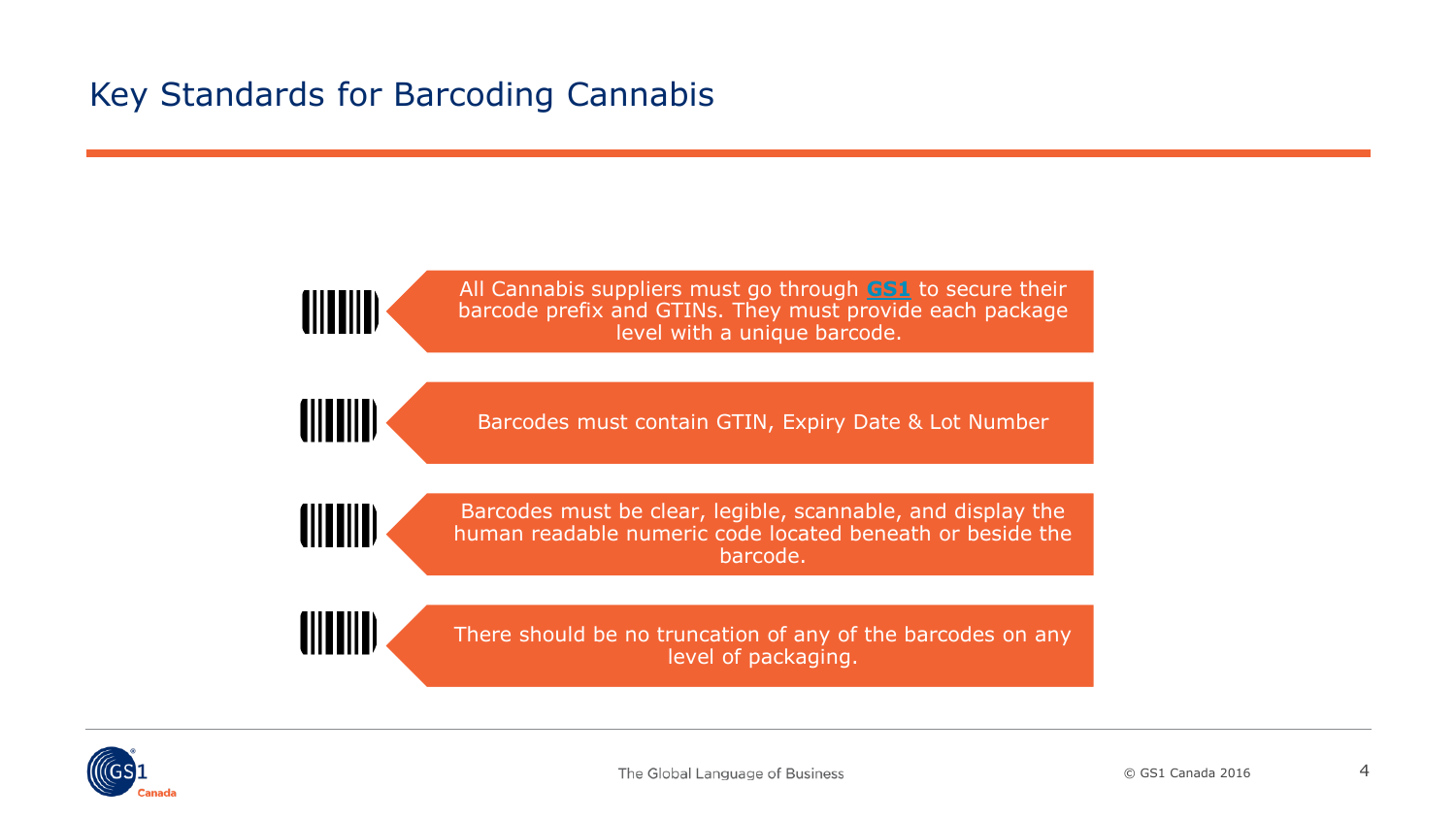An outer package is a package containing a number of consumer packages. Outer packages are often the item level that can be ordered from a supplier or wholesaler. When the outer package has an item number, buyer and seller can be sure that the correct item has been ordered.

Cases and Pallets are set up differently than the point of sale consumer items that go inside them. All the units in each container should share the same UPC or base item barcode. The container code is based on the UPC and includes some additional information about the packaging. All labels must contain both human readable data and barcode(s). Each Case and Pallet must contain the following information:

- $\checkmark$  Indicator Digit
- $\checkmark$  Space filler 0
- $\checkmark$  GS1 company prefix of the Supplier
- $\checkmark$  Item number consistent with base item product inside
- $\checkmark$  Check digit
- Lot code
- $\checkmark$  Expiration date

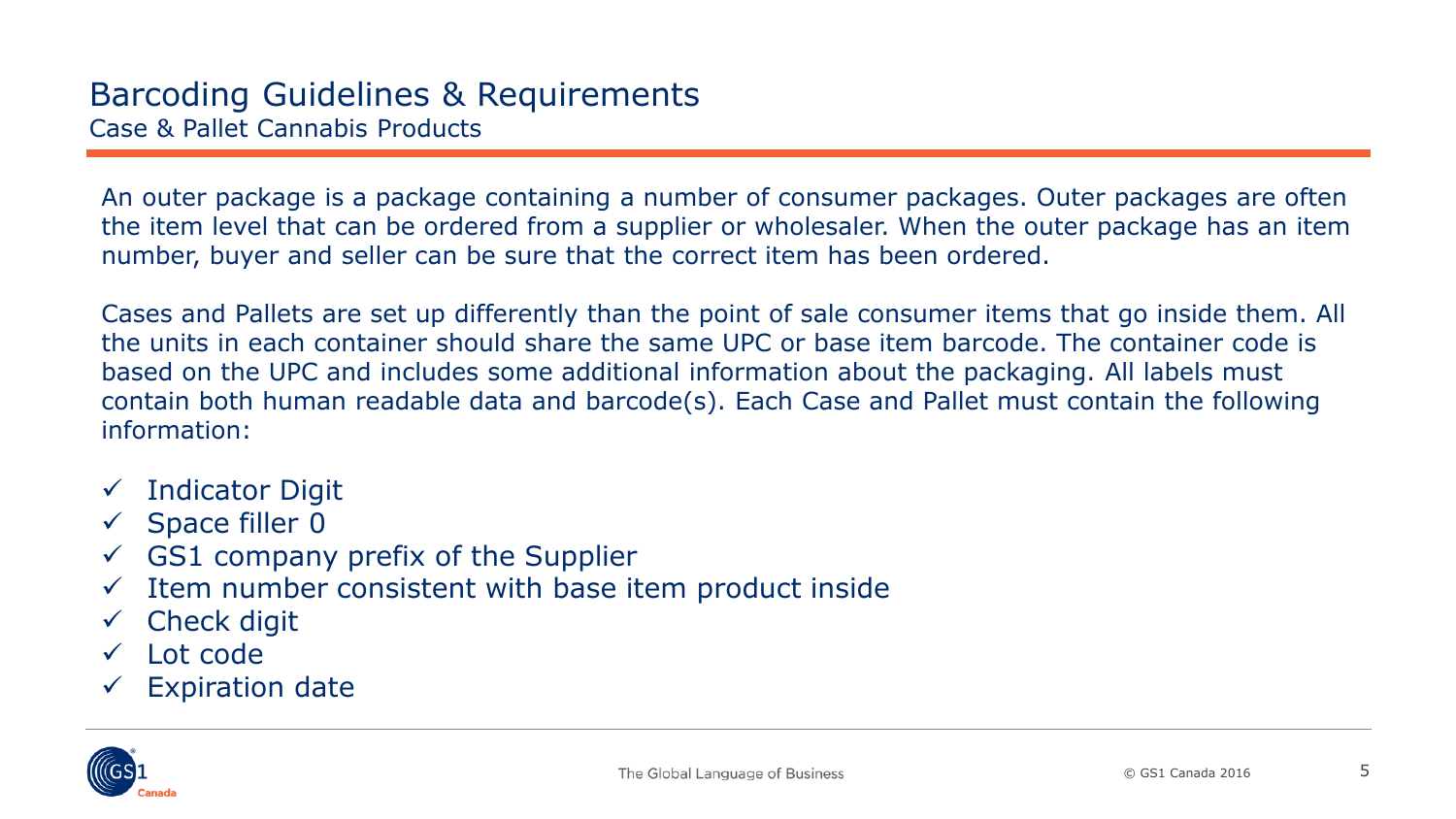## <span id="page-5-0"></span>Creating your GTIN for Higher Levels of Packaging

Case codes and pallet codes are created using 14 digit GTIN numbers. You can create these GTINs by adding case indicators before your GS1 Canada issued company prefix.

The container code is based on the UPC item that goes into the case/pallet. This ensures the same item number is consistent throughout the product hierarchy.

The indicator digits you can use are the following:

1, 2, 3, 4, 5, 6, 7 & 8.

The case indicator digits have no relation to the amount of items going into your case and must be followed by a space filler 0.

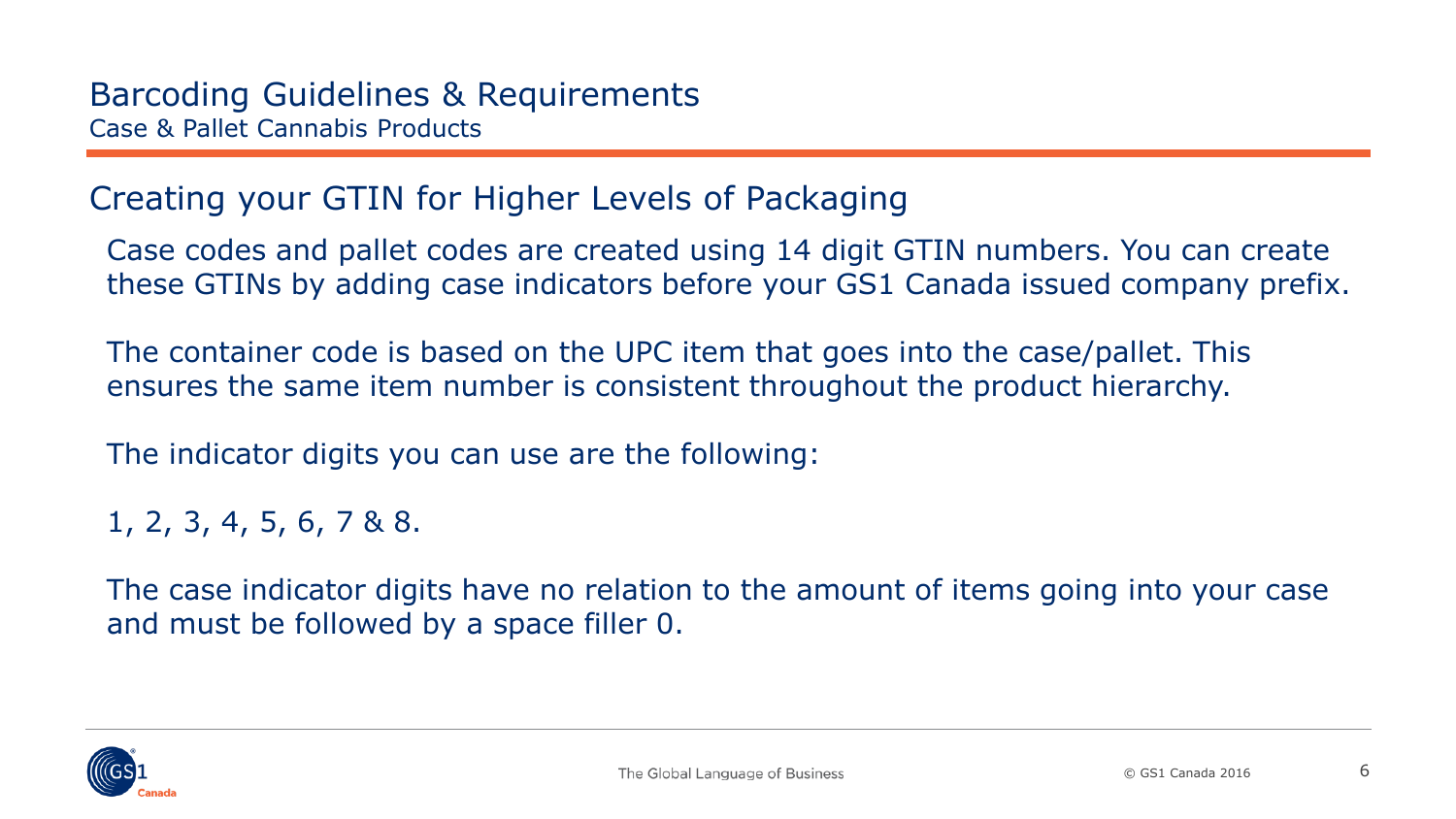Creating your GTIN for Higher Levels of Packaging

```
Ex. 
Strain A – 7 grams = consumer GTIN 123456000032
Case of 6 = 10, 12345600003?
Case of 12 = 20 12345600003 ?
Case of 24 = 30 12345600003 ?
```
By Adding the case indicator digit and space filler 0 in front of your base item code, the check digits at the end will change. The prefix and item numbers remain the same. Remember that the case indicator you use should not reflect the quantity of items in the case or pallet.

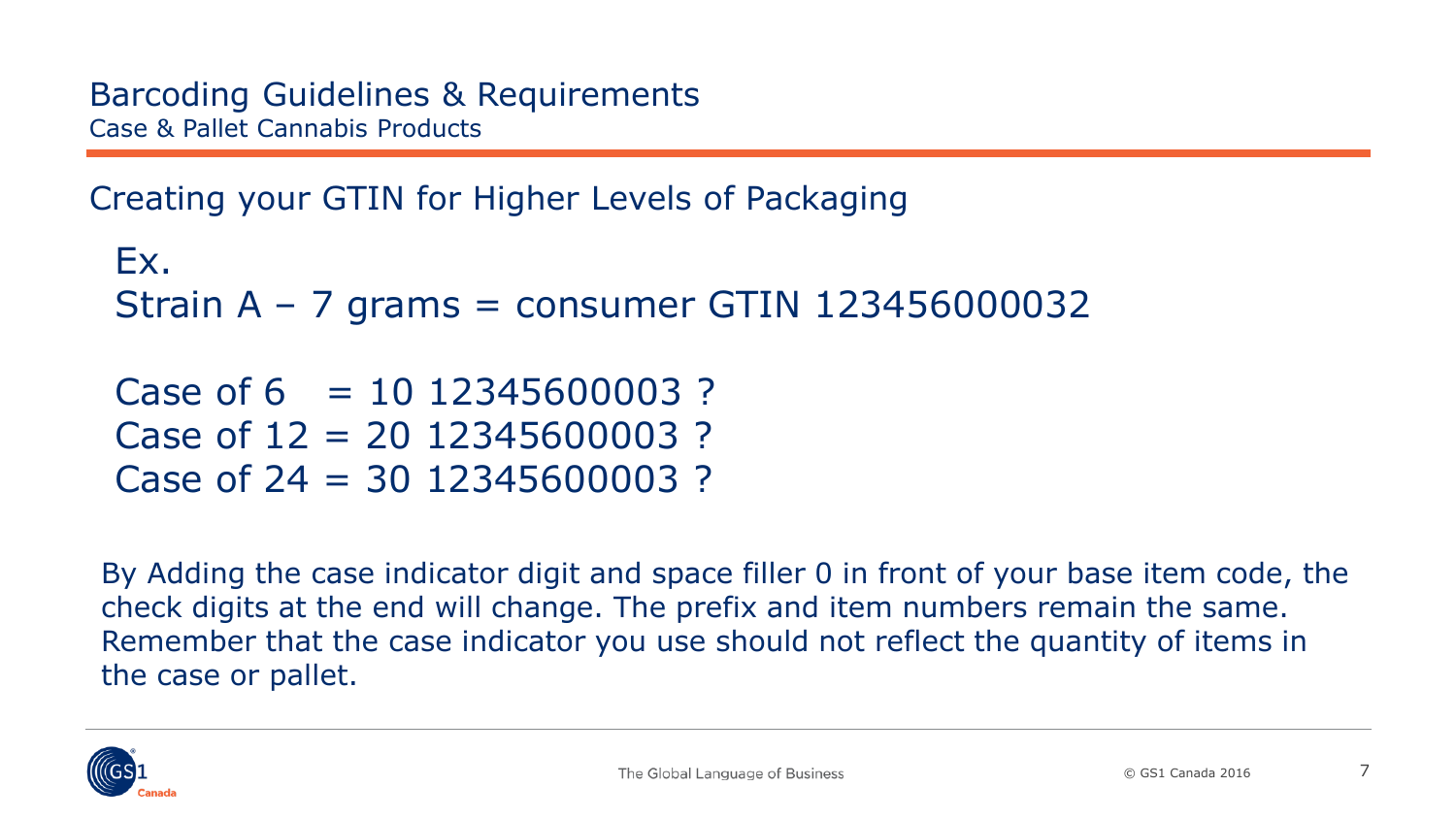#### <span id="page-7-0"></span>Calculating your Check Digits

Click this link to access the Check Digit Calculator  $\longrightarrow$  <https://www.gs1.org/services/check-digit-calculator>

Enter your case indicator digit followed by a space filler 0. Then add your company prefix, item number and click calculate. Make sure your item number is consistent throughout the hierarchy.

| GS1 key without check digit<br>1012345600003        | Calculate | Calculate another check digit >                                                  |
|-----------------------------------------------------|-----------|----------------------------------------------------------------------------------|
| 10123456000039<br>Your Check Digit<br>Copy this key |           | You've entered 13 digits, this corresponds with a<br>GTIN-14 format of the GTIN. |
| Your check digit will appear below in orange.       |           |                                                                                  |

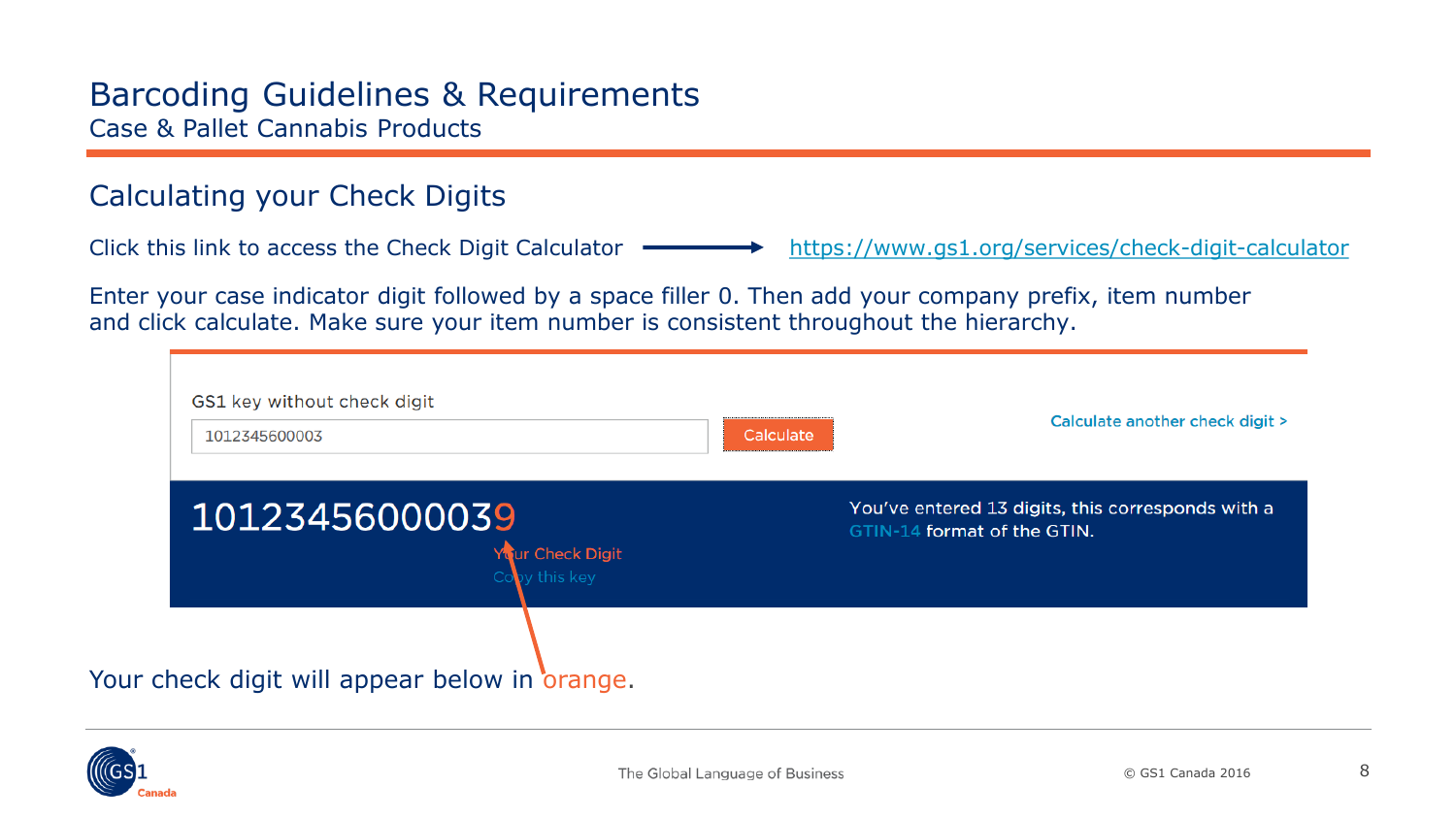### Calculating your Check Digits

As mentioned in the previous slide, adding the case indicator digit and space filler 0 in front of your base item code will adjust the check digit. Ex. Strain A  $-$  7 grams = consumer GTIN 123456000032

| GS1 key without check digit<br>12345600003                                                | Calculate | Calculate another check digit >                                                  |  |  |
|-------------------------------------------------------------------------------------------|-----------|----------------------------------------------------------------------------------|--|--|
| 123456000032<br><b>Your Check Digit</b><br>See this in<br>Copy this key<br>GTIN 14 format |           | You've entered 11 digits, this corresponds with<br>the GTIN-12 format.           |  |  |
| 10123456000039                                                                            |           |                                                                                  |  |  |
| GS1 key without check digit<br>1012345600003                                              | Calculate | Calculate another check digit >                                                  |  |  |
| 10123456000039                                                                            |           | You've entered 13 digits, this corresponds with a<br>GTIN-14 format of the GTIN. |  |  |

**Your Check Diait** 



Case of  $6 = 10$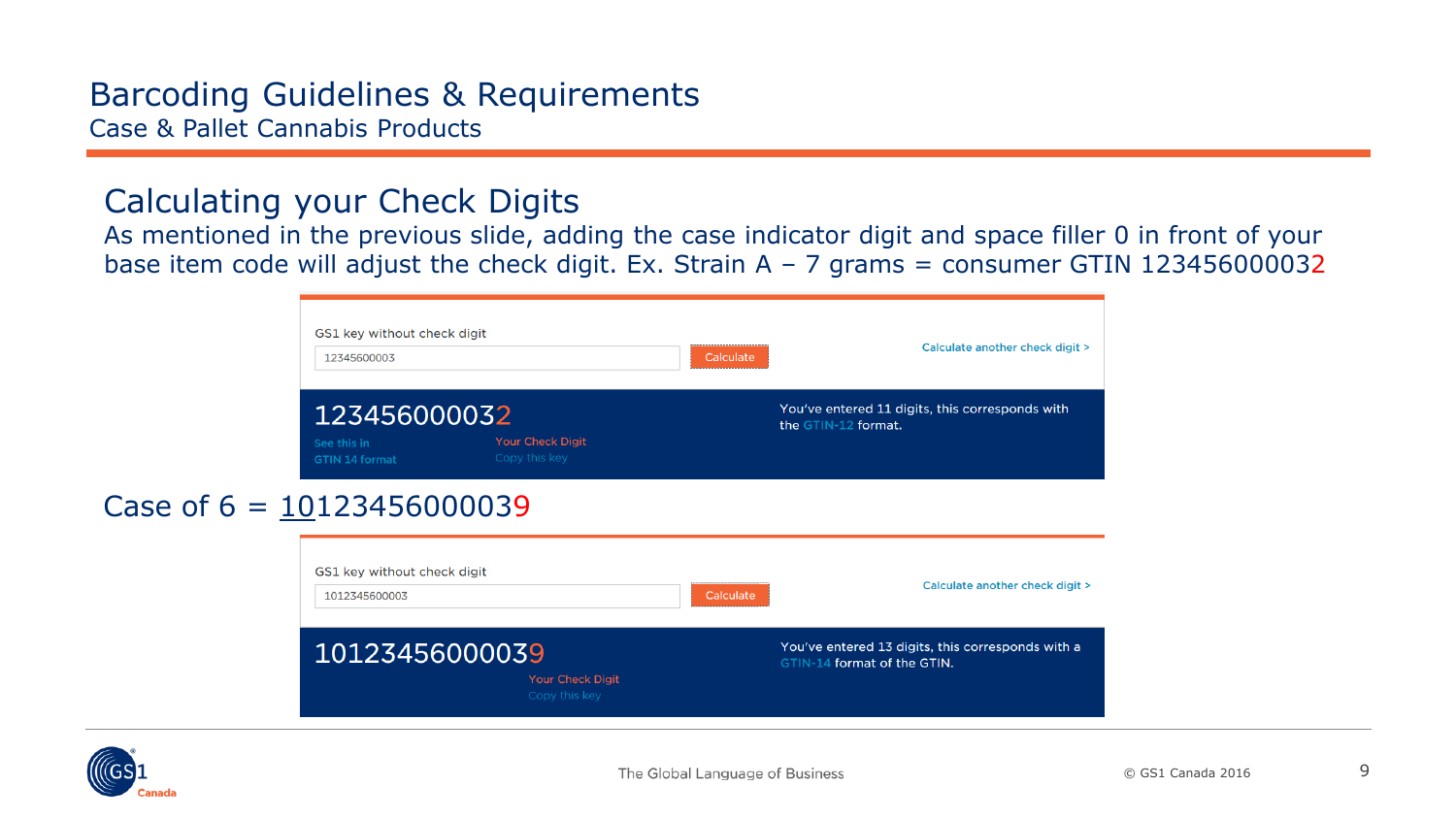### Calculating your Check Digits

Continue this process for all higher levels of packaging. Remember you can use case indicator digits 1 through 8 (9 is reserved for Variable Weight Items). Each time you adjust the case indicator digit the check digit will change again.

# Case of  $6 = 10123456000039$ Case of  $12 = 20123456000036$ Case of  $24 = 30123456000033$

| GS1 key without check digit<br>3012345600003 |                                          | Calculate | Calculate another check digit >                                                  |  |  |
|----------------------------------------------|------------------------------------------|-----------|----------------------------------------------------------------------------------|--|--|
| 30123456000033                               | <b>Your Check Digit</b><br>Copy this key |           | You've entered 13 digits, this corresponds with a<br>GTIN-14 format of the GTIN. |  |  |

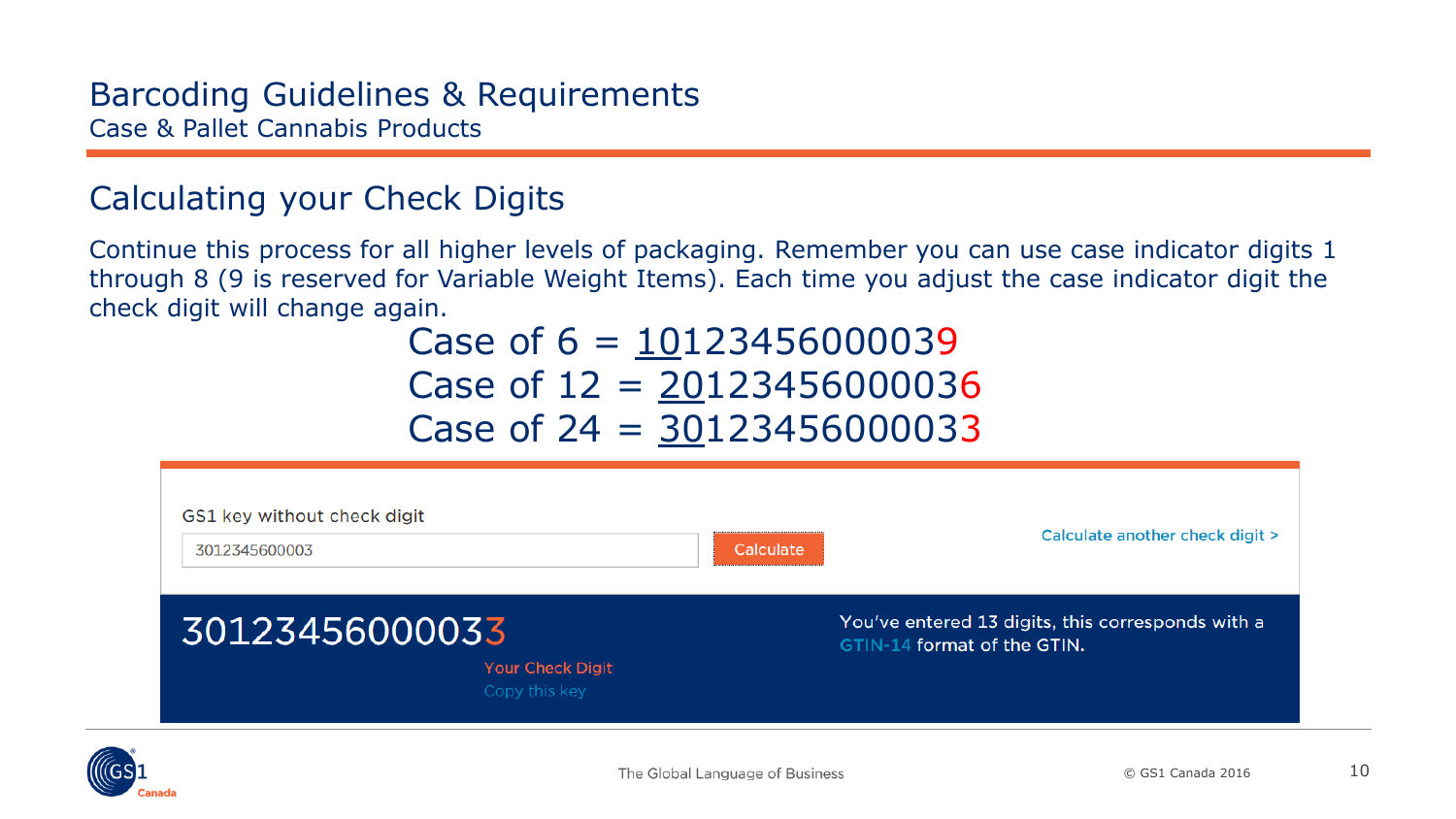#### <span id="page-10-0"></span>GS1 Application Identifiers

GS1 Application Identifiers (AIs) are numeric prefixes used in barcodes to define the meaning and format of encoded data elements.

GS1 has defined over a 100 Application Identifiers (AIs). Each Application Identifier is a standard two, three, or four digit numeric code. For the full list of GS1 Application Identifiers and their definitions, please refer to section 3.2 of the [GS1 General Specifications.](https://www.gs1.org/standards/barcodes-epcrfid-id-keys/gs1-general-specifications)

For Cannabis products the following information and AI's are required:

 $(01)$  – GTIN  $(14 \text{ digits})$ 

(17) – Expiry Date (6 digits YYMMDD)

(10) – Lot/Batch (up to 20 alpha-numeric characters)

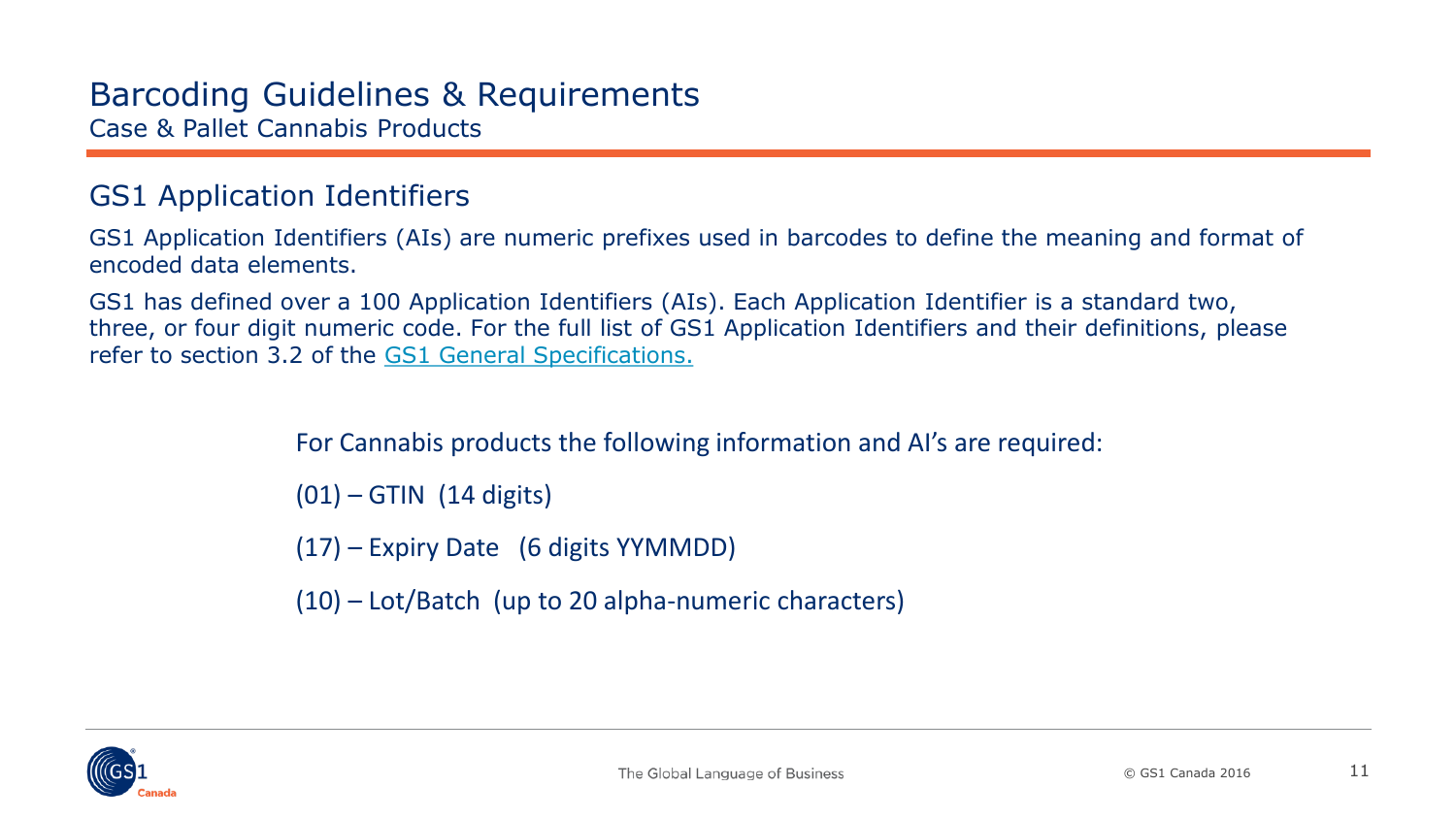#### <span id="page-11-0"></span>Expiry Date & Lot /Batch Number

The Lot Number will be an internal number for each batch/strain of Cannabis grown. This can be up to 20 alpha-numeric characters in length. The Lot information and expiry should match with the UPC barcodes inside the case/pallet.

\* Expiry Date must be in YYMMDD format, as per GS1 Standards.

\* **If your product does not have an Expiry Date**, you will still need to keep the AI (Application Identifier) in the barcode symbology and replace the date with the default of **500723**.

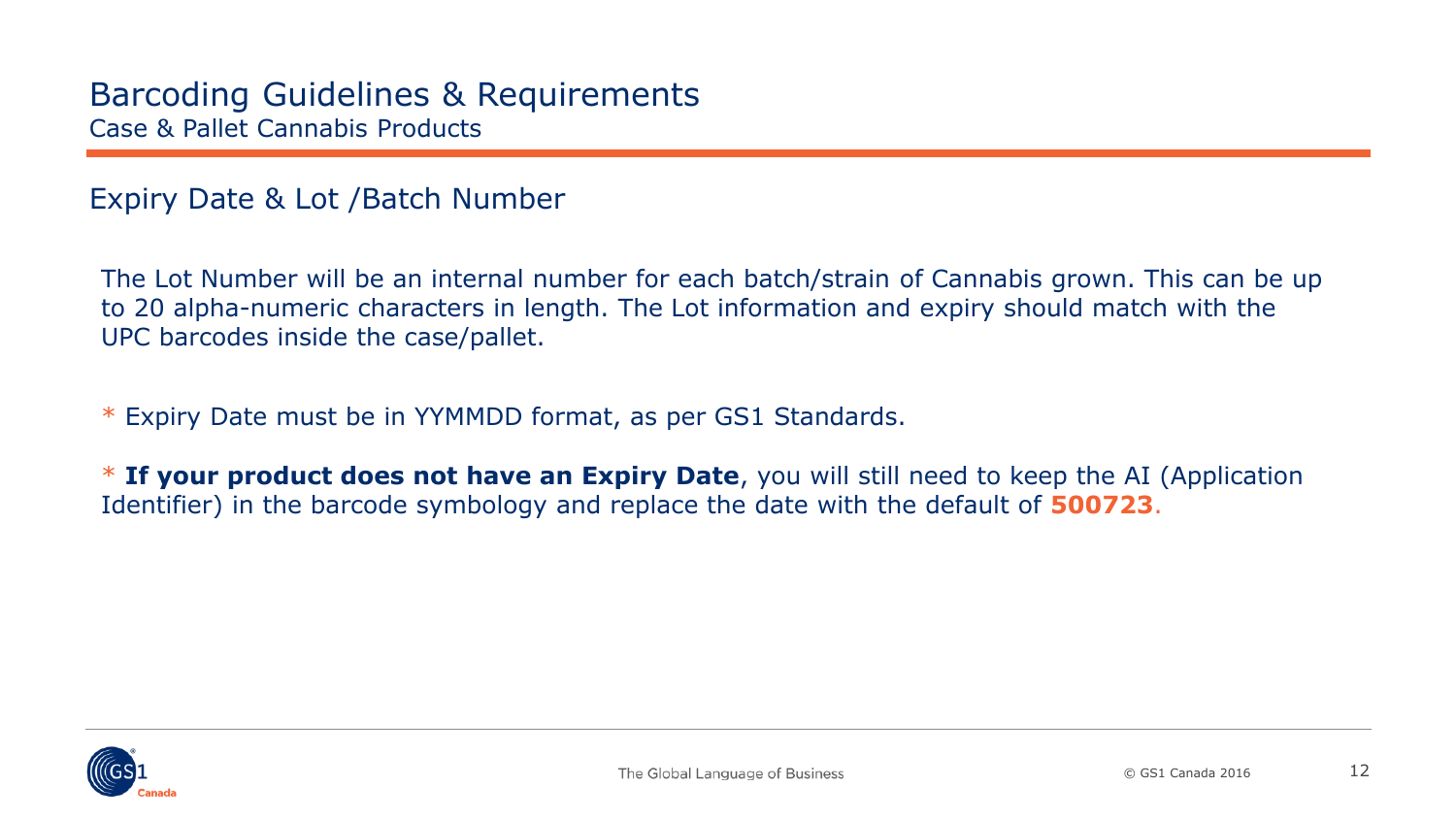### <span id="page-12-0"></span>Constructing your code

You can now combine your Case GTIN with the required Application Identifiers and corresponding information. Below is an example of a case GTIN with all required information printed in the GS1-128 format.



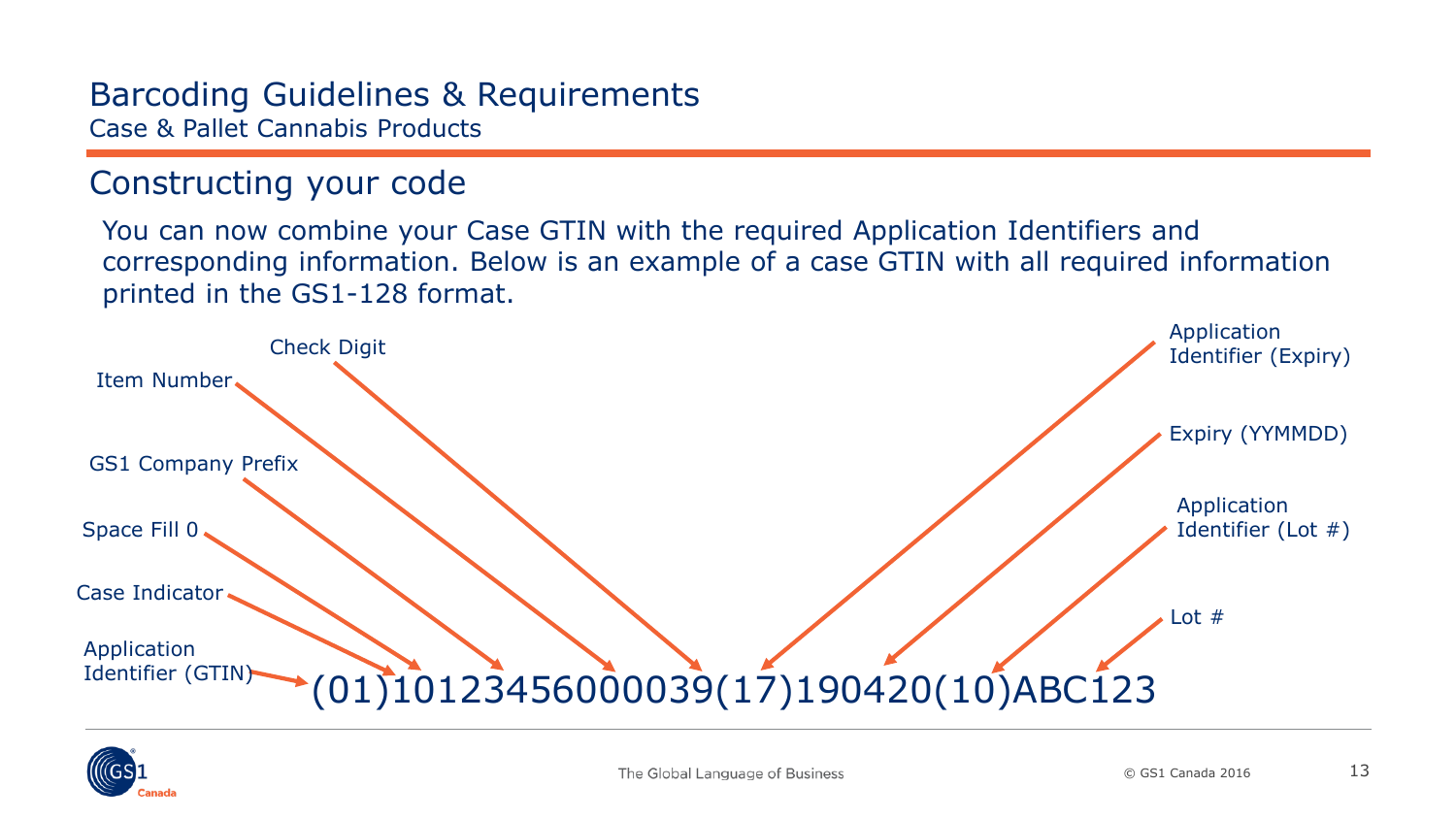#### <span id="page-13-0"></span>GS1 128

- $\checkmark$  The GS1-128 barcode symbol allows additional data to be encoded including the LCBO/OCS mandatory information such as**:**
	- Expiry Date
	- Batch/Lot Number



\* Barcode symbol above is for example purposes only and will not scan

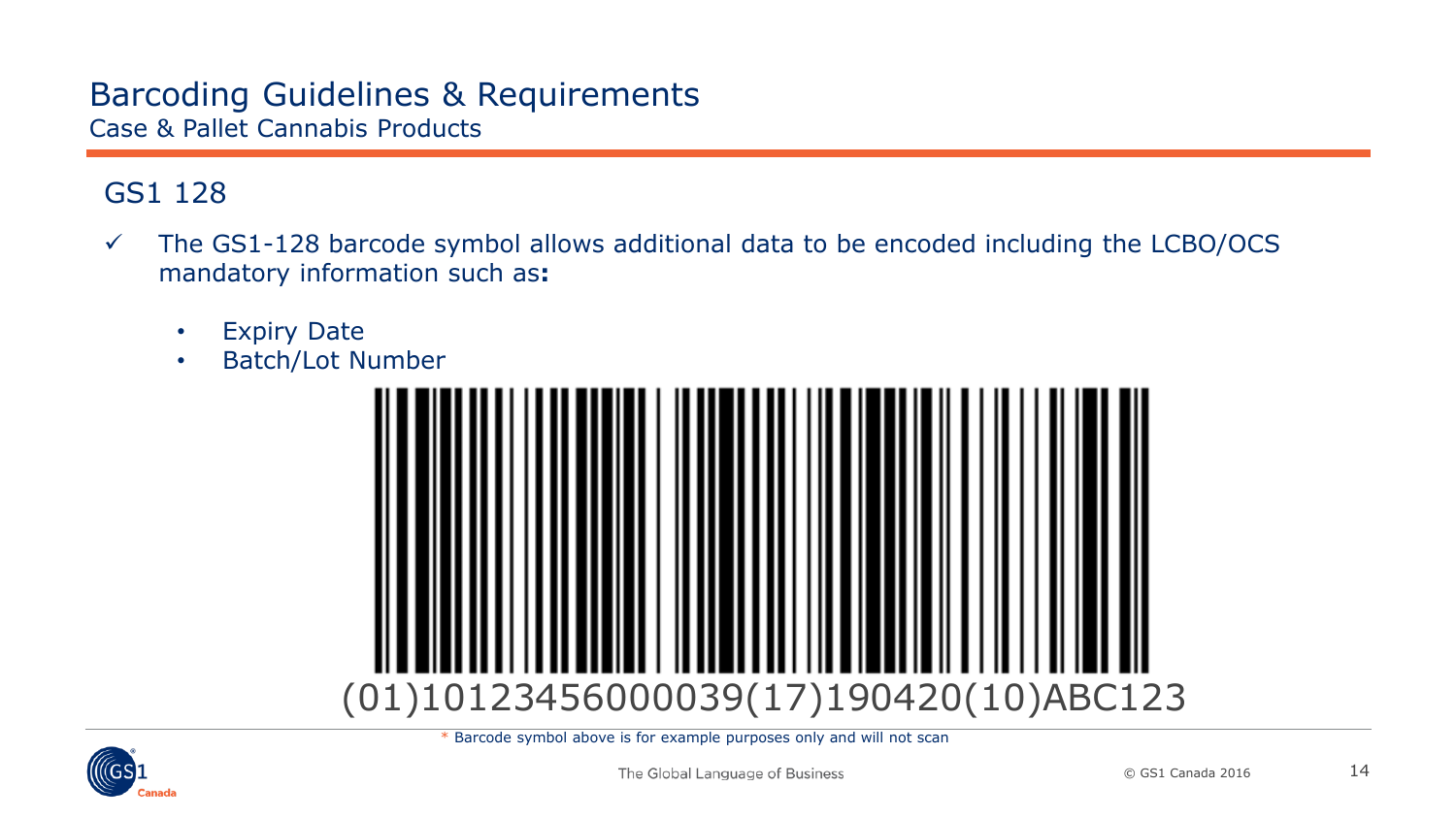#### <span id="page-14-0"></span>Human Readable Interpretation

The GS1 standard requires that a textual representation is included under the barcodes to support human readable interpretation. In this text the AI codes must be placed in parentheses. Please note that the AIs are encoded in the barcode without parentheses. If the GS1-128 cannot be read or scanned due to damage, the Human Readable text can be used as backup information.

Below is an example of a GS1-128 with Human Readable Text that includes the following required AIs: GTIN (01) 10123456000039 Expiry Date (17) 190420 Lot Number (10) ABC123

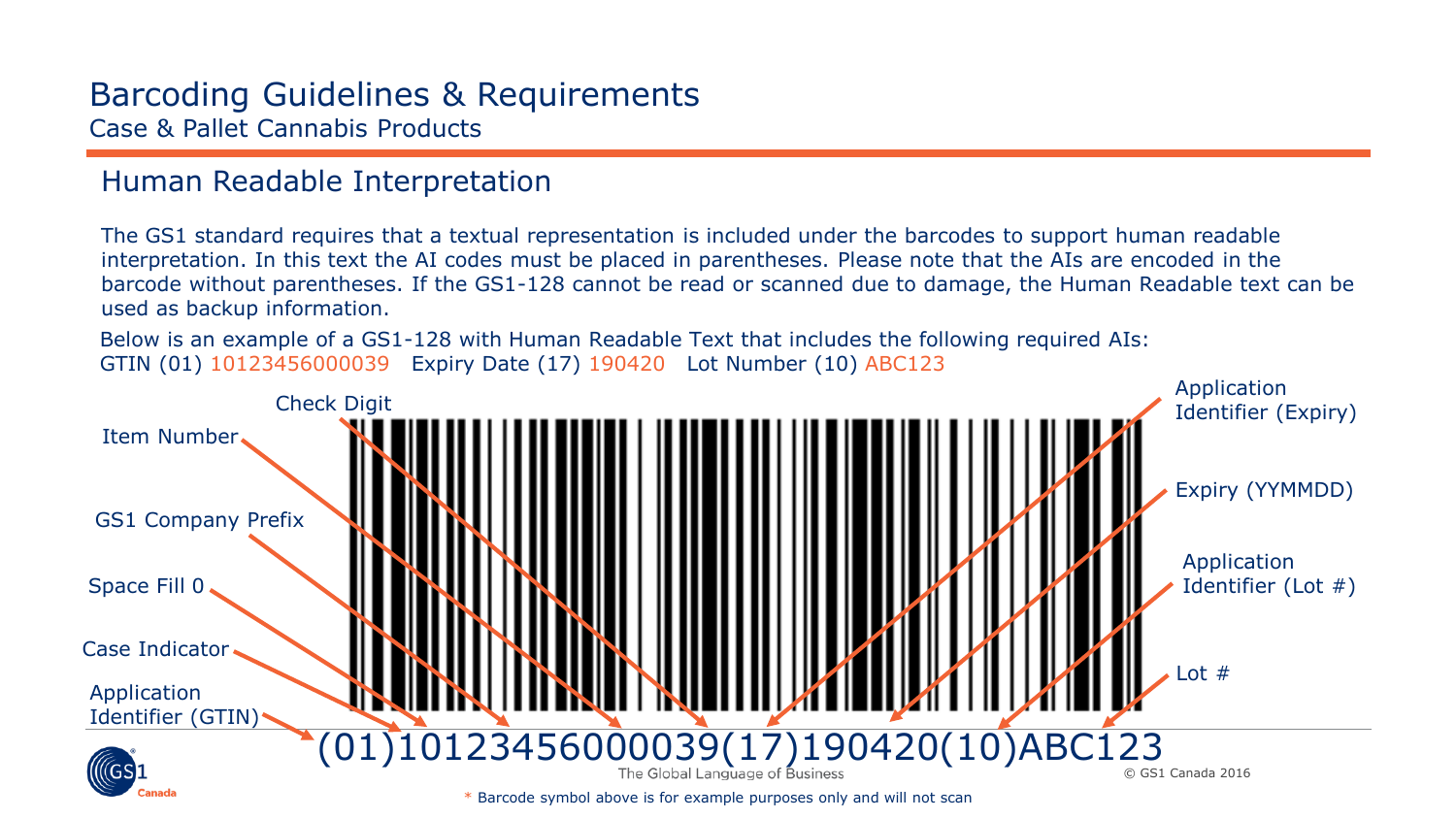#### <span id="page-15-0"></span>Recording and tracking your allocated GTINs

We recommend keeping an excel file to keep track of your assigned GTINs and the corresponding product.

In healthcare and pharmacy, the rules for how GTINs are allocated to products and how they are used are slightly different to other sectors. Products in healthcare and pharmacy are given what is known as a permanent GTINs. Permanent GTINs never expire. Each GTIN will always correspond to its original product, no matter how long it has been since that product was manufactured. This enables traceability of all medical products back to the patients that have used them.

| C                | D                           | t               | r.                   | G             | 1                  | J                            | ĸ                |  |
|------------------|-----------------------------|-----------------|----------------------|---------------|--------------------|------------------------------|------------------|--|
| <b>Category</b>  | THC / CBD<br><b>Content</b> | Sativa / Indica | <b>Filler Digits</b> | <b>Prefix</b> | <b>Item Number</b> | <b>Check</b><br><b>Digit</b> | <b>Full GTIN</b> |  |
| <b>Dried Bud</b> | $18-19\% / < 1\%$           | <b>Hybrid</b>   | 00                   | 123456        | 00001              | 8                            | 123456000018     |  |
| <b>Dried Bud</b> | 18-19% / <1%                | <b>Hybrid</b>   | 00                   | 123456        | 00002              | 5                            | 123456000025     |  |
| <b>Dried Bud</b> | $18-19\% / < 1\%$           | <b>Hybrid</b>   | 00                   | 123456        | 00003              | $\overline{2}$               | 123456000032     |  |
| <b>Dried Bud</b> | $18-19\% / < 1\%$           | <b>Hybrid</b>   | 00                   | 123456        | 00004              | 9                            | 123456000049     |  |
|                  |                             |                 |                      |               |                    |                              |                  |  |
| <b>Dried Bud</b> | $16 - 18\% / < 1\%$         | Sativa          | 00                   | 123456        | 00005              | 6                            | 123456000056     |  |
| <b>Dried Bud</b> | $16 - 18\% / < 1\%$         | Sativa          | 00                   | 123456        | 00006              | 3                            | 123456000063     |  |
| <b>Dried Bud</b> | $16 - 18\% / < 1\%$         | Sativa          | 00                   | 123456        | 00007              | $\bf{0}$                     | 123456000070     |  |
| <b>Dried Bud</b> | $16 - 18\% / < 1\%$         | <b>Sativa</b>   | 00                   | 123456        | 00008              | $\overline{7}$               | 123456000087     |  |
|                  |                             |                 |                      |               |                    |                              |                  |  |
| Oils/Tinctures   | $16 - 18\% / < 1\%$         | Indica          | 00                   | 123456        | 00009              | 4                            | 123456000094     |  |
| Oils/Tinctures   | $16 - 18\% / < 1\%$         | Indica          | 00                   | 123456        | 00010              | $\mathbf 0$                  | 123456000100     |  |
|                  |                             |                 |                      |               |                    |                              |                  |  |
| Oils/Tinctures   | $0-1\% / 12\%$              | <b>CBD</b>      | 00                   | 123456        | 00011              | $\overline{7}$               | 123456000117     |  |
| Oils/Tinctures   | $0-1\% / 12\%$              | <b>CBD</b>      | 00                   | 123456        | 00012              | 4                            | 123456000124     |  |
|                  |                             |                 |                      |               |                    |                              |                  |  |
| <b>Edibles</b>   | $3\% / 1\%$                 | Indica          | 00                   | 123456        | 00013              | $\mathbf{1}$                 | 123456000131     |  |
| <b>Edibles</b>   | $3\% / 1\%$                 | Indica          | 00                   | 123456        | 00014              | 8                            | 123456000148     |  |
|                  |                             |                 |                      |               |                    |                              |                  |  |

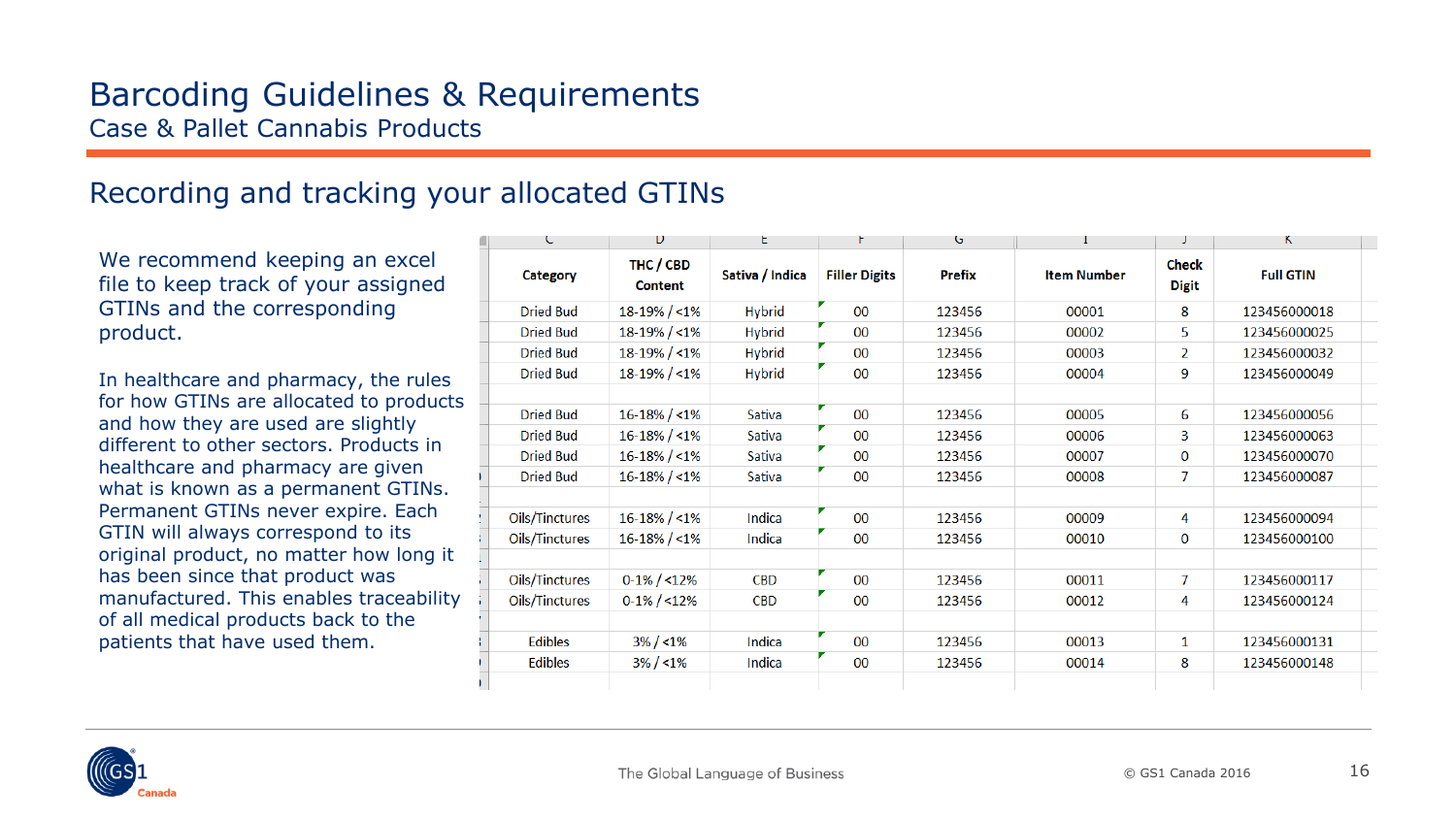## <span id="page-16-0"></span>Printing Your Barcodes

- $\checkmark$  You can [access Solution Providers for printing barcode symbols here](http://www.gs1ca.org/solutions/bcp.asp)
- Provide your printer with the GTINs you need printed and the type of barcode symbology to use  $(GS1-128)$

(01)10123456000015 (17)190420 (10)ABC123 (01)20123456000022 (17)190420 (10)ABC123 (01)30123456000059 (17)190420 (10)CAN127 (01)40123456000066 (17)190420 (10)CAN127